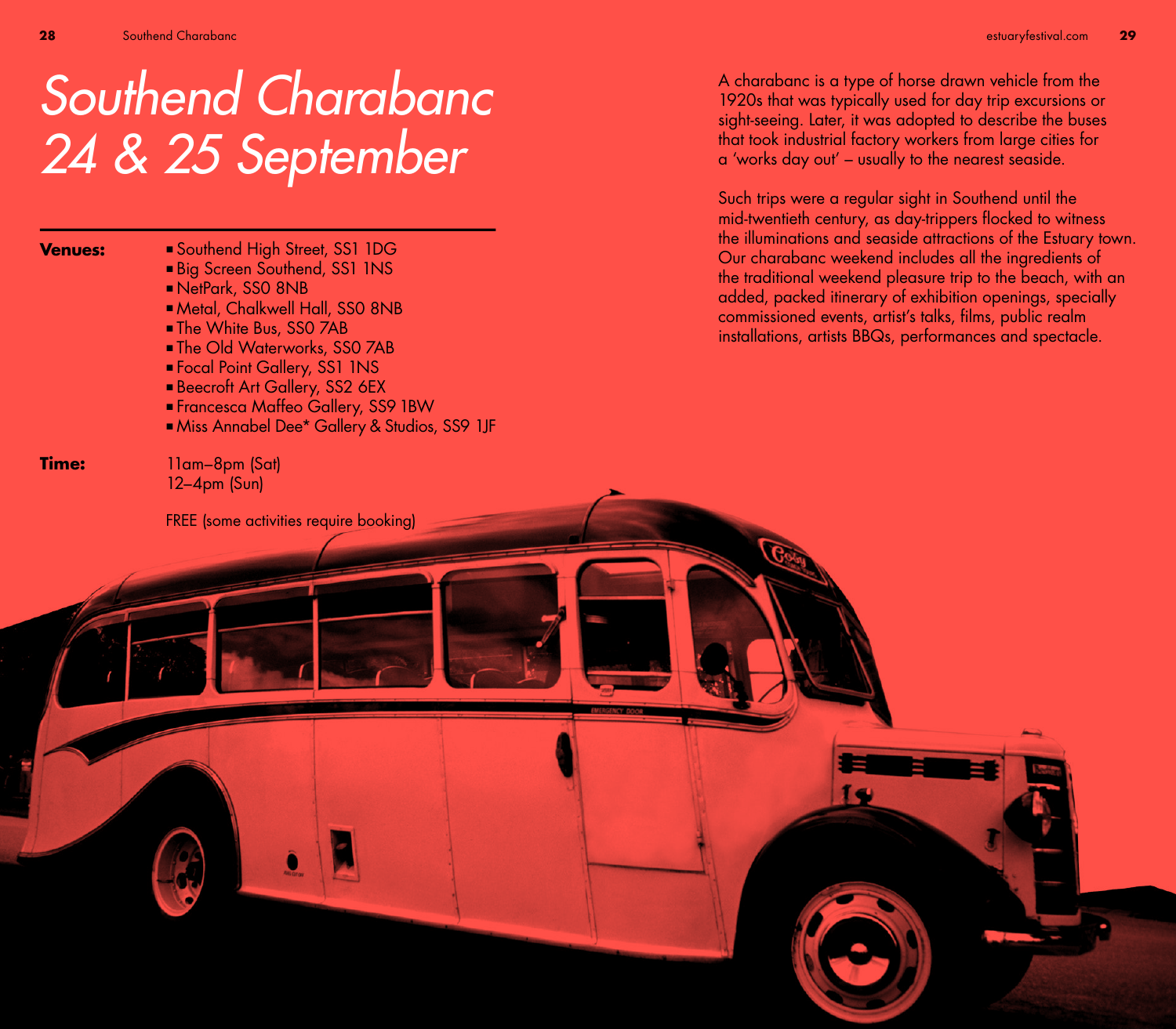

#### **Saturday 24 September**

#### **11am–5pm:**

Street performance, art, theatre and music on Southend High Street.

#### **11am–5pm:**

Big Screen Southend hosts a series of newly commissioned video performances by lefford Horrigan.

#### **12–2pm:**

Launch of *Everyday Fiction* by Alison Ballard: Metal / NetPark SS0 8NB

#### **12–2pm:**

*Play Southend: Now or Never*. Meet the artists: Metal / NetPark SS0 8NB

#### **12–2pm:**

Launch of *From the Shore and Beyond*, photography by Simon Fowler: Metal, Chalkwell Hall SS0 8NB.

#### **1–2pm:**

Archive Film Screenings. The White Bus at The Old Waterworks, SS0 7AB.

#### **1–4pm:**

Exhibition *The FTPs and Friends* and lunchtime BBQ: The Old Waterworks, SS0 7AB.

#### **4pm:**

Disco Turtle Party & Parade: Southend High Street.

#### **6–8pm:**

Sculpture and performance by Jefford Horrigan to accompany *Blue Gloves and Tigers* in Elmer Square, outside Focal Point Gallery, SS1 1NS. Drinks served.

Vintage buses from the Canvey Island Transport Museum will make hop-on / hop-off stops to all the venues, making sure you don't have to miss out on anything. (*See bus route map on page 52).*

FREE, Running 11am–6pm

# 77777700 Image: Frances Scott. 'CANWEYE { }', Focal Point Gallery. Photo courtesy of Manuela Barczewski.

#### **Special Events Sunday 25 September**

**11am–4pm:**

Street performance, art, theatre and music on Southend High Street.

#### **11am–4pm:**

Big Screen Southend hosts a series of newly commissioned video performances by Jefford Horrigan.

#### **12–4pm:**

Radical Craft and other exhibitions, Beecroft Art Gallery, SS2 6EX.

#### **12pm:**

Artist's Talk – Frank Watson: Francesca Maffeo Gallery, SS9 1BW

#### **12.30pm:**

Artist's Talk and Tour by Frances Scott of her solo show CANWEYE { }: Focal Point Gallery, SS1 1NS *(followed by screening at Beecroft Gallery at 2pm).*

#### **1pm:**

Artist's Talk and Walk: *Public Record: Leigh on Sea*, Justin Hopper. Meeting place – Leigh Community Centre, SS9 1SP.

#### **2pm:**

Screening of *The Devils (1971)* by Ken Russell at Beecroft Art Gallery, SS2 6EX.

#### **3pm:**

Artist's Talk and Walk – *Graveyard of Lost Species*, Graham Harwood. Meeting place – Leigh-on-Sea Train Station.

#### **3pm**

Southend Boys' and Girls' Choirs' Special concert by Southend Boys' and Girls' Choirs' in the Royal Pavilion, Southend Pier. Tickets £8 *(incl Pier entrance fee).* To book 01702 465460

#### **3pm:**

Disco Turtle Party & Parade: Southend High Street.

Vintage buses from the Canvey Island Transport Museum will make hop-on / hop-off stops to all the venues, making sure you don't have to miss out on anything. (*See bus route map on page 52).*

FREE, Running 11am–4.30pm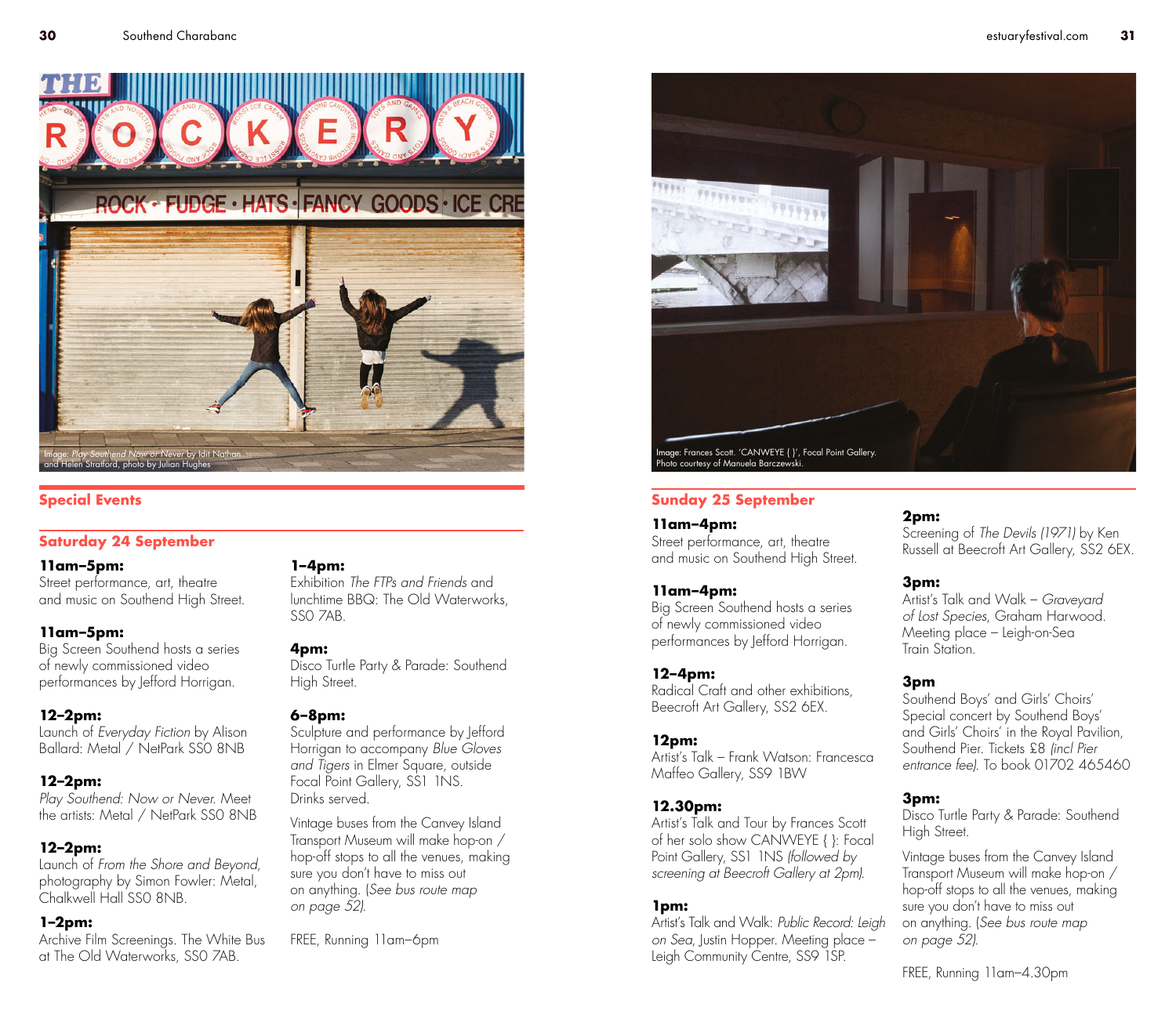#### *Disco Turtle*

The well loved Greenwich based outdoor arts company Emergency Exit Arts make their own weekend excursion out to Southend, bringing with them the perfect mobile party machine and festival favourite *Disco Turtle*, accompanied by a troupe of mermaids, an octopus, prawns and fish. All day workshops all weekend to create your own accessories for a mass parade (at 4pm Sat and 3pm Sun) led by *Disco Turtle* at the end of each day - as he heads down to the sea in search of his lost love waiting patiently in Adventure Island.

Where: Victoria Circus, Southend High Street When: 11am–5pm (Party and Parade at 4pm Sat / 3pm Sun)

#### *Performance on Southend High Street*

As part of a legacy project with Southend BID and the Town Centre management, specially designed busking sites will host musicians, cabaret artists, street theatre troupes and live art performances all weekend on Southend's pedestrianised High Street and nearby seafront and Pier. Full listings will be posted on: **estuaryfestival.com** 

Where: Various locations – Southend High Street When: 11am–5pm

#### **Focal Point Gallery presents:**

#### *The Table*

To accompany his commission *Blue Gloves and Tigers*, Jefford Horrigan creates a large sculptural stage for Elmer Square that resembles an enlarged dining room table. Performances by different artists will take place underneath. To open, Horrigan will perform a dance on top, in which he animates household furniture.

For full programme see: estuaryfestival.com

Where: Elmer Square, SS1 1NB When: Sat 24 6pm–8pm. Drinks served.

#### *Big Screen Programme*



The Big Screen in Elmer Square hosts a series of newly commissioned videoperformances by Jefford Horrigan in which he manipulates and animates domestic objects suggesting that they become something other. Programme accompanies the live performances at 6pm.

Where: Elmer Sauare, SS1 INB When: Sat 24 10am–8pm and Sun 25 11am–5pm

#### *CANWEYE { }*

First solo exhibition by British artist Frances Scott. This ambitious commission develops the artist's interest in the apparatus of film. Different vantage points are offered on a new moving image work, filmed on 16mm in Essex and Venice. Developed from research around Derek Jarman's *Plague Street (1972)*, a drawing she speculates to be one of his set designs for *Ken Russell's The Devils (1971)*.

Where: Focal Point Gallery, SS1 INB When: Sat 24 10am–6pm / Sun 25 11am–5pm

#### **Frances Scott** *CANWEYE { }*

Frances Scott leads a tour of her Focal Point Gallery exhibition with Director Joe Hill. Followed by screening of Ken Russell's *The Devils (1971)* at Beecroft Gallery *(see listing on page 33)*.

Where: Focal Point Gallery, SS1 INB When: Sun 25 12.30pm

focalpointgallery.org.uk

#### **Beecroft Art Gallery**

Part of the Southend Museums Service, Beecroft Art Gallery presents an eclectic collection of paintings and brings together the best of local and historic talent, spanning fine art, film, installation and costume. Opening on Sunday (especially for Southend Charabanc) this is your opportunity to catch two fantastic curated exhibitions:

### *The Devils (1971)*

To follow the gallery tour at Focal Point Gallery, a special screening of Ken Russell's controversial 1971 film *The Devils*, will take place in the Beecroft Art Gallery lecture theatre, a space which was used in the making of Frances Scott's 'CANWEYE { }'.

Where: Beecroft Art Gallery, SS2 6EX When: Sun 25 2pm

#### *Radical Craft: Alternative Ways of Making*



Touring exhibition showcasing artworks by historically renowned artists associated with Outsider Art.

#### *A Present from Southend: Memories of a Seaside Holiday*

Paintings, posters, photographs and souvenirs from the art and social history collections representing seaside holidays in Southend.

Where: Beecroft Art Gallery, SS2 6EX When: Sat 24 10am-5pm and Sun 25 12pm–4pm

southendmuseums.co.uk

#### **NetPark presents:**

*Everyday Fiction* **by Alison Ballard**



Launch of a new app for NetPark, a short story derived from the artist's residency at Chalkwell Hall, exploring the ambiguities between reality and fiction that we encounter in everyday life. Real events and imagined lives are brought together in a heart-breaking story of loss, grief, and mental illness. Geolocated within the park, a relationship is forged between the story, the location, and your presence within it.

#### *Play Southend Now or Never*  **by Idit Nathan & Helen Stratford**

Following its popular launch at Village Green in July, a second opportunity to meet the artists who created this playful app that asks you to take a fresh look at the urban furniture we all take for granted. playthecitynowornever.com

Where: Chalkwell Park, SS0 8NB When: Sat 24 12–2pm NetPark open 24 hours

NetPark is the World's first Digital Art Park, created by Metal, in association with curator Simon Poulter. Engaging and playful artworks and stories – experienced through an iPad – take you on different journeys around Chalkwell Park.

netpark.zone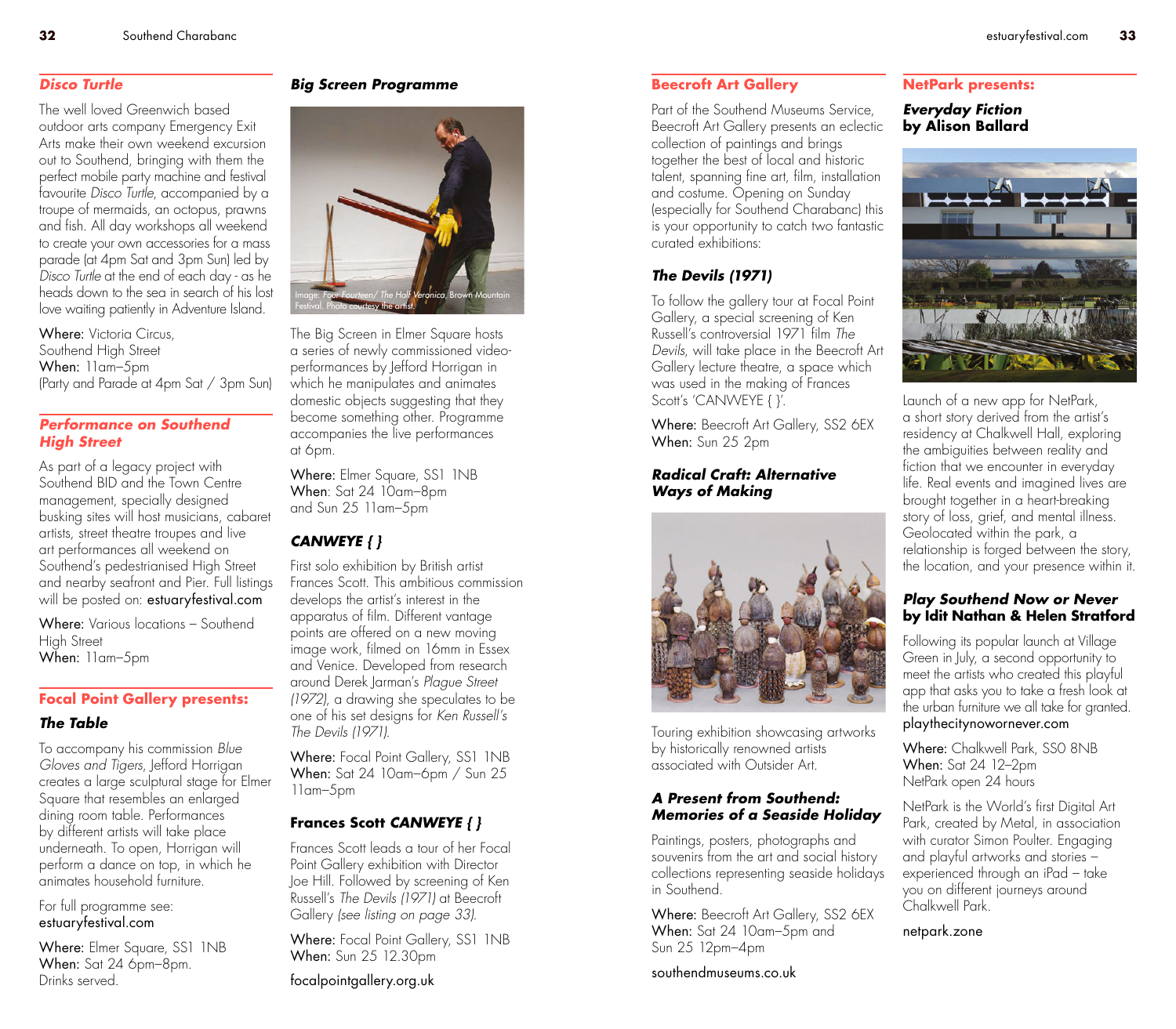#### **Metal presents:**

#### *Wish You Were Here*

Ten artist-designed Beach Huts on Southend Pier take audiences on an artist-led journey through the heyday of the classic Estuary seaside experience to the present day. *(See page 36 for full listing)*.

Where: Southend Pier, SS1 1FF When: Sat 24 & Sun 25 8.15am–8pm

#### *Museum of the Thames Estuary – Pop-Up*

A brand new collection of shipwreck finds from the Estuary bed, recently accessioned into Southend Museum, exhibited alongside a stunning new Shipwreck Drawing by Adam Dant that reveals the secrets still hidden beneath the waters. *(See page 37 for full listing)*.

Where: Cliff Gardens, Southend Seafront, SS1 1FF When: Sat 24 & Sun 25 11am–4pm

#### *From the Shore and Beyond: the photographs of Simon Fowler*



Views of the estuary photographed at discrete moments over the past decade which capture the varying mood and transient atmosphere of the river from the shore.

Where: Metal, Chalkwell Hall, SSO 8NB When: Sat 24 12–2pm Exhibition open: Sat & Sun 17–18 & 24–25 Sept & 1–2 Oct or by appointment

#### *Public Record Estuary: Justin Hopper*

An audio poetry project that explores the land- and seascape of Leigh-on-Sea by creating poetry from 19th-century newspaper reports of minor shipwrecks in the estuary. Join Justin on a walk to experience the poetry audio in the sites that inspired the work, with live readings, recordings and new work based on the piece's methods performed on location.

Where: Meeting Place, Leigh Community Centre When: Sun 25 1pm Booking required: estuaryfestival.com

metalculture.com

#### **The Old Waterworks presents:**

#### *The FTPs and Friends*

A diverse group showcasing of artists linked through friendship, shenanigans and a healthy Do It Yourself work ethic. From local bedroom doodlers to international art thugs. From the furthest reaches of Europe and Africa, the show promises a lot to look at!

Where: The Old Waterworks, SSO 7AB When: Sat 24 12–5pm

#### *Artist's and Audiences BBQ*

Where: The Old Waterworks, SSO 7AB When: Sat 24 1pm–4pm

#### *The White Bus*

An archive film show, looking at life in the seaside town from 1920's onwards. Alongside films by local artists responding to the estuary and surrounding area.

Where: The Old Waterworks, SS0 7AB When: Sat 24 1pm–2pm

theoldwaterworks.com thewhitebus.org.uk

#### **Francesca Maffeo Gallery presents:**

#### *Sophie Harris-Taylor MTWTFSS Chapter 1. (***2010–2015)**

A solo exhibition by Sophie Harris-Taylor, a vulnerable, honest and intimate body of work from the private moments of her photographic diary. A book of the same name, designed by Joseph Carter in the form of a discrete, classic, leatherbound diary with handwritten notes bring to life some of the reminiscences and context surrounding the images.

#### *Soundings from the Estuary: Frank Watson*

A collection of photographs taken during a series of walks over a seven year period examining the Thames Estuary. The images reflect both the maritime and industrial past as well as future effects of global warming on the estuary's topography. The artist will give a talk about his work at 12 noon on Sun 25.

Where: Francesca Maffeo Gallery, SSQ 1BW When: Sat 24 10am–5pm and Sun 25 12pm (artists talk)

francescamaffeogallery.com

#### **Miss Annabel Dee\* Gallery & Studios:**

#### *Exploring The Estuary*

Pop Up Exhibition and Open Studio in the popular, artist-run Leigh-on-Sea gallery and studios, featuring artists interpretations of the Estuary. Open all weekend. Music and drinks throughout the day on Saturday.

Where: Miss Annabel Dee, SS9 1JF When: Sat 24 11am–6pm and Sun 25 11am–4pm

missannabeldee.co.uk

#### **YoHa presents:**

#### *Wrecked on the Intertidal Zone: YoHa*

An ongoing enquiry into the genealogical, ecological and political complexity of the Thames estuary by YoHa, with Critical Arts Ensemble and Arts Catalyst. Take a walk with the artists on Sun 25 Sept to find out more and visit Graveyard of Lost Species. Please bring waterproof shoes or wellies!

#### *Graveyard of Lost Species: YoHa*



One part of YoHa's Wrecked project has been to create this ambitious collaborative project and public monument. Recorded 'species' from: wildlife, marine creatures, livelihoods, fishing methods, landmarks and local dialect, that once comprised of the Estuary and which are now disappearing have been carved into a local boat wreck, a 40ft 12 ton Thames bawley, reclaimed from the estuary. The final phase of the project saw the Souvenir refloated back to the marsh in July this year.

Where: Meeting place: Leigh-on-Sea Railway Station When: Sun 25 3pm.

yoha.co.uk/graveyard